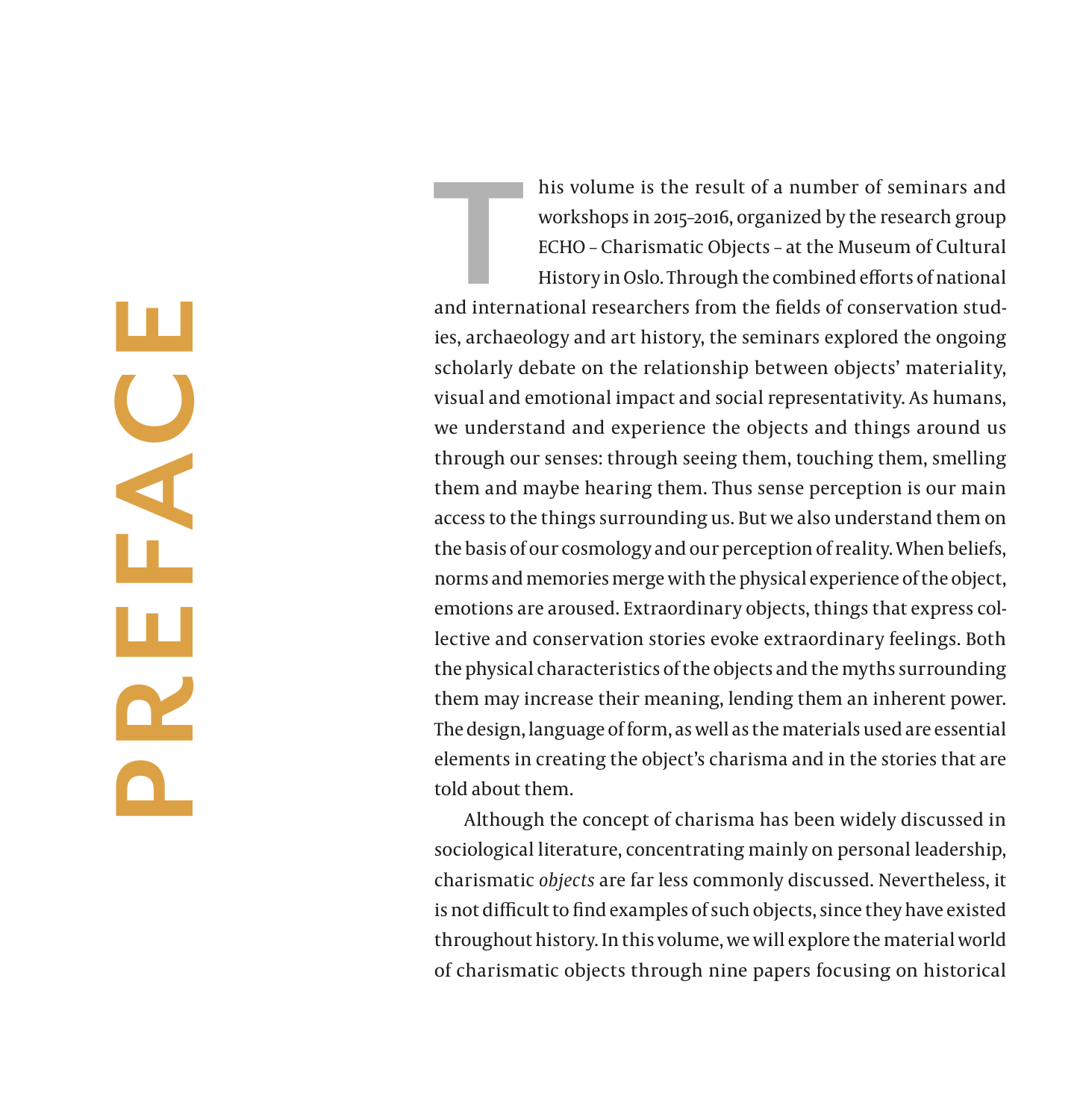examples dating from the Roman Period to the late Middle Ages. The papers cover a continuous chronological timeline that allows us to follow certain long-lasting perceptions and beliefs surrounding charismatic objects. The chosen timeline highlights the fact that there exist both obvious similarities and important differences between the periods in question as to how such objects are perceived and the ritual practices in which they are embedded. This enables us to follow the phenomenon of how specific objects take on a special meaning and significance, and how they in certain contexts are infused with charismatic and magical properties. It also allows us to glimpse or follow certain patterns and perceptions that seem to have survived the Christianization of Scandinavia. Furthermore, examples from present day experiences of prehistoric objects or antiques as charismatic objects demonstrate how some objects possess specific qualities that seem to outlive their period of use and allow them to take on new meanings in different historical contexts.

We would like to express our heartfelt thanks to all colleagues who have contributed to engaging discussions and with their expertise during the seminars. The work of the ECHO group and the publication of the present volume have been made possible through generous funding from the Research Council at the Museum of Cultural History, University of Oslo and the Archaeological Museum, University of Stavanger, and we are most grateful for their support and encouragement.

Oslo, August 30, 2018,

*Marianne Vedeler, Ingunn Marit Røstad, Elna Siv Kristoffersen* and *Zanette Tsigaridas Glørstad*